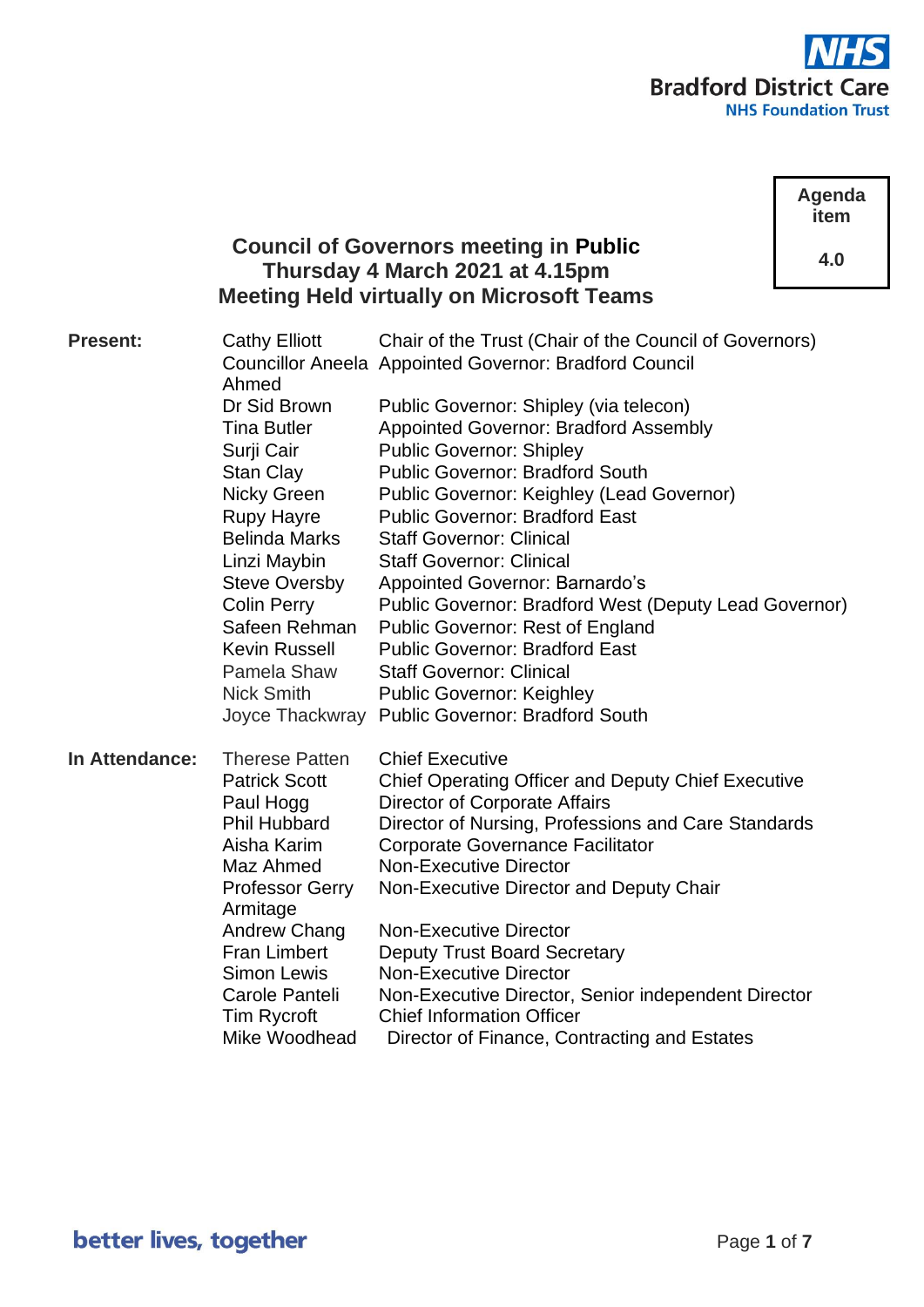

#### **Item Discussion**

#### **103 Welcome and Apologies for Absence** (agenda item 1)

The Chair, Cathy Elliott, opened the meeting at 4.15pm and welcomed attendees. She thanked everyone for their attendance to the virtual meeting. In line with governance best practice, the meeting was being recorded and would be retained for a limited time until the Council of Governors had formally approved the minutes at its next meeting.

Apologies for absence had been received from: Ishtiaq Ahmed, Appointed Governor: Sharing Voices; Mahfooz Ahmed, Public Governor – Bradford West; Craig Berry, Staff Governor (Non-Clinical); Councillor Richard Foster, Appointed Governor – Craven Council; Councillor Robert Hargreaves, Zulfi Hussain - Non-Executive Director; Appointed Governor - Bradford Council; Abdul Khalifa: Staff Governor: (Non-Clinical); and Zahra Niazi, Public Governor - Bradford East.

The Council was quorate.

#### **104 Declarations of any Conflicts of Interest** (agenda item 2)

No declarations of interest were made.

# **105 Minutes of the previous Public meeting held on 3 December 2020** (agenda item 3)

The minutes of the public meeting held on 3 December 2020 were accepted as a true and accurate record.

#### **106 Matters Arising** (agenda item 4)

Ms Elliott confirmed that the Freedom to Speak up Guardian would attend the next Council of Governors' meeting. She also congratulated Non-Executive Director (NED) Andrew Chang on his appointment as Chair of Audit Committee at Yorkshire Ambulance Service Trust. She confirmed that Mr Chang will continue in his Ned role with the Trust as well, managing conflicts of interest.

#### **107 Action Log** (agenda item 5)

The Deputy Trust Board Secretary presented the cumulative action log which showed those actions previously agreed by the Council of Governors, those that had been completed and those that remained outstanding.

The Council noted that the action regarding the bite sized training would be removed from the action log and added to the annual workplan due to adapted plans during COVID-19.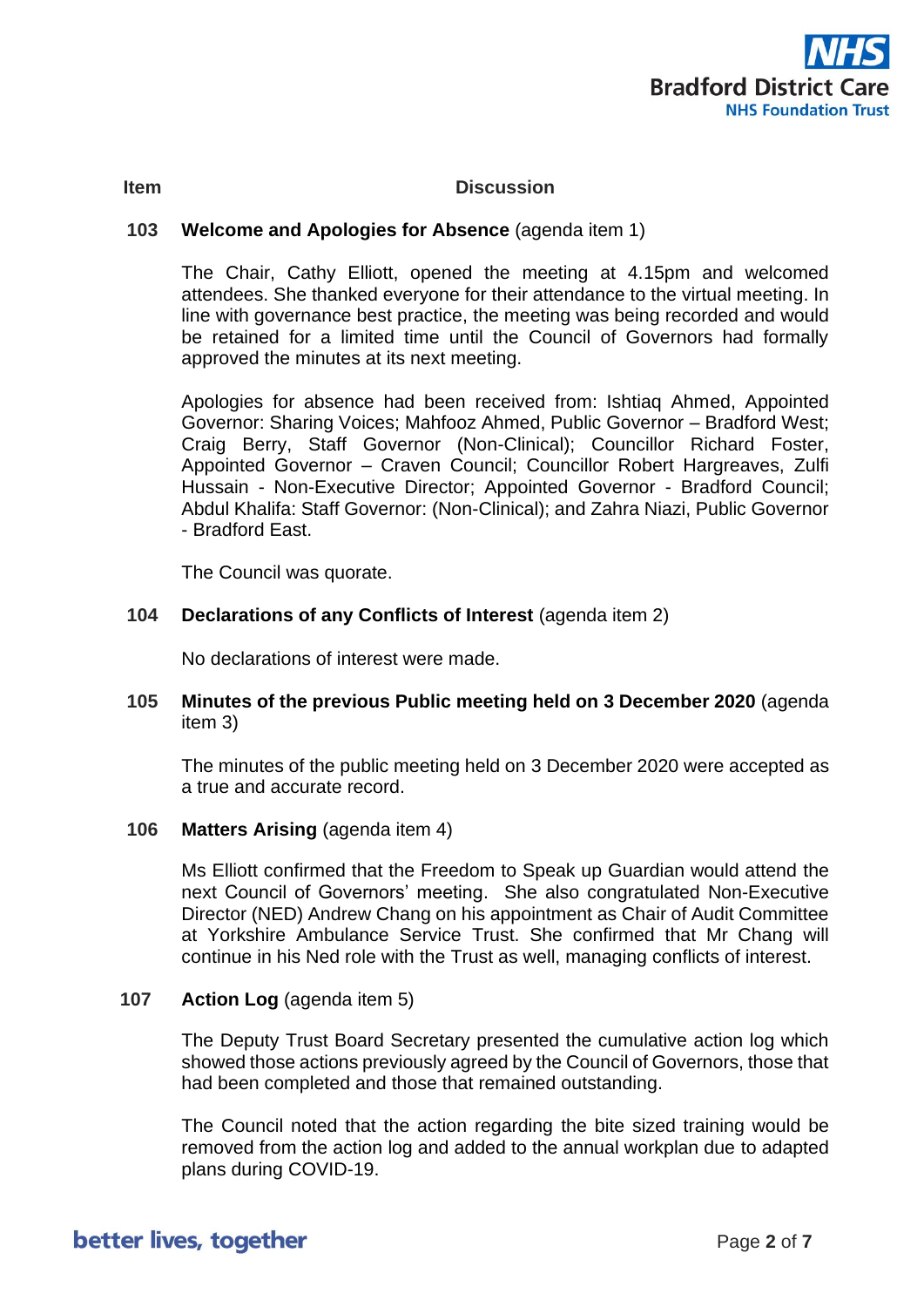

# **The Council welcomed the updates provided and agreed to close the actions listed as competed.**

# **108 COVID-19 Update** (agenda item 6)

The Chief Operating officer, as Incident Commander, provided the Council with a COVID-19 update.

Mr Scott referenced the Government's national COVID-19 update on 22 February 2021 and discussed the national COVID-19 measures. The announcement confirmed a continued lockdown, but with a road map to eventually exit from restrictions by June 2021. He mentioned the pressure on the NHS acute sector remained significant and the national vaccine programme was ahead of schedule. He commented that the areas where infection rates were not falling as quickly reflected local health inequalities. Governors noted the importance of the test, trace and isolate programme which includes lateral flow tests that the Trust encouraged staff to complete twice weekly, and that the NHS was looking to respond to emerging Covid variants.

Mr Scott mentioned that locally the vaccination programme was well underway with two community vaccination centres (CVCs) currently operating at both the Jacobs Well and Old Bradford College sites. He also commented that inpatient services had continued to experience significant pressure, although the number of outbreaks was currently under control. There was one positive case and no wards had closed, however the number of beds were still in high demand. He indicated that the pressure was most significant across 0-19 services and staff wellbeing remained a concern and area of focus for the leadership team and Board.. He informed the Council that a contract and quality assurance framework was in place to support Out of Area placements with a local independent sector provider to provide capacity.

Mr Scott also outlined how the EU Exit would now be formally reported through the Incident Command Structure, although there were no areas requiring additional action at this time.

In response to questions raised by Governors he reported that the contract with the independent provider regarding Out of Area placements was currently a short term arrangement until the end of March this year, but with the option of a rolling contact, and assurances were in place to ensure the quality of the service was monitored closely.

A question was asked regarding the transition back into workplaces for staff and how to reflect on the learning through the pandemic with different options for staff. **Mr Scott invited Staff Governors to become involved in discussions on the reset and recovery work being developed over the next four months which was welcomed by those Governors PS**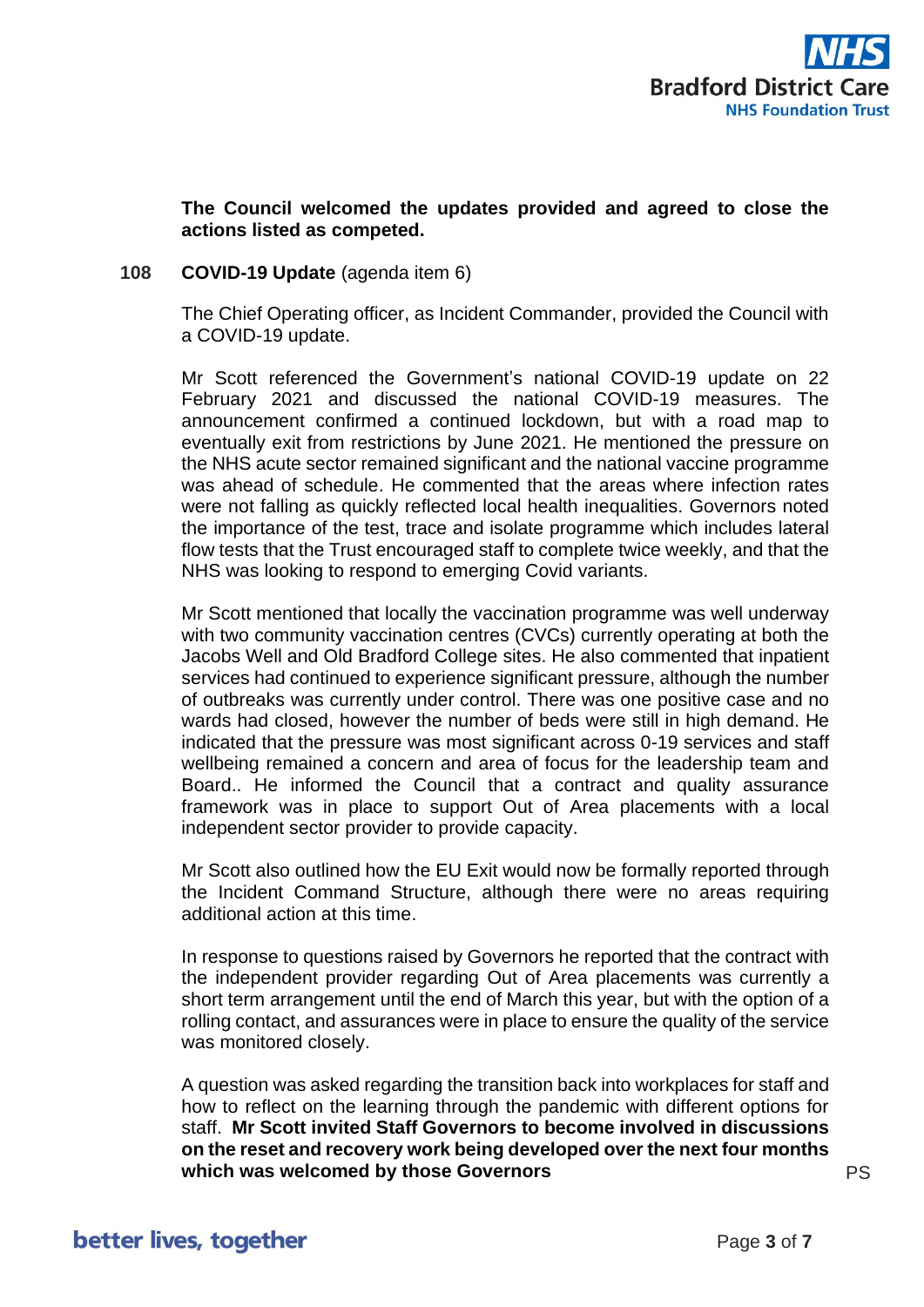

The Director of Nursing, Professions and Care Standards provided a Covid vaccination update for the Trust. Ms Hubbard explained that the Lynfield Mount staff vaccination centre had nearly completed the first set of vaccine doses and would be starting second doses by the end of March this year. Once these had been completed the Lynfield Mount vaccination site would then be closed. She reported that some staff members were able to use the Jacob's Well Site from 1 February this year and described how feedback showed that the CVC site was efficient, well managed, and had received a lot of positive feedback from the public. She informed the Council that the Bradford College CVC site would be opening the week commencing 15 March this year.

A question was asked regarding staffing levels at Jacob's Well. Ms Hubbard explained there had been good levels of staffing and there was a robust team of staff from a mixed workforce of Trust staff, staff bank and staff from partner organisations such as the Fire Service. She mentioned that staff felt positive and had a sense of community.

A question was asked about the Covid vaccination uptake of BAME staff. Ms Hubbard explained that there was initial vaccine hesitancy, but this had been reduced as more people were championing the vaccine.

Individual Governors shared their positive stories and experiences of the Jacob's' Well CVC site. Ms Elliott thanked those Governors for sharing their feedback.

The Council noted the COVID-19 update and Trust's response during COVID-19, particularly working in partnership across the system.

#### **109 Chair's Report (agenda item 7)**

Ms Elliott highlighted a number of items within her report including:

- The Development of Governor communications and engagement, and Governor feedback were sought on future activities;
- Streamlined governance due to the third phase of the pandemic in line with national guidance and a forward look Board planner;
- National policy developments, especially the White Paper for the Health and Care Bill for integrated care published in February this year to be implemented by Government by next year;
- Partnership working at a local Bradford & Craven place level and West Yorkshire & Harrogate Integrated Care System level for service transformation; and
- Recent engagement with staff and services by some Board members during the pandemic, especially the CVC service and virtual staff forums.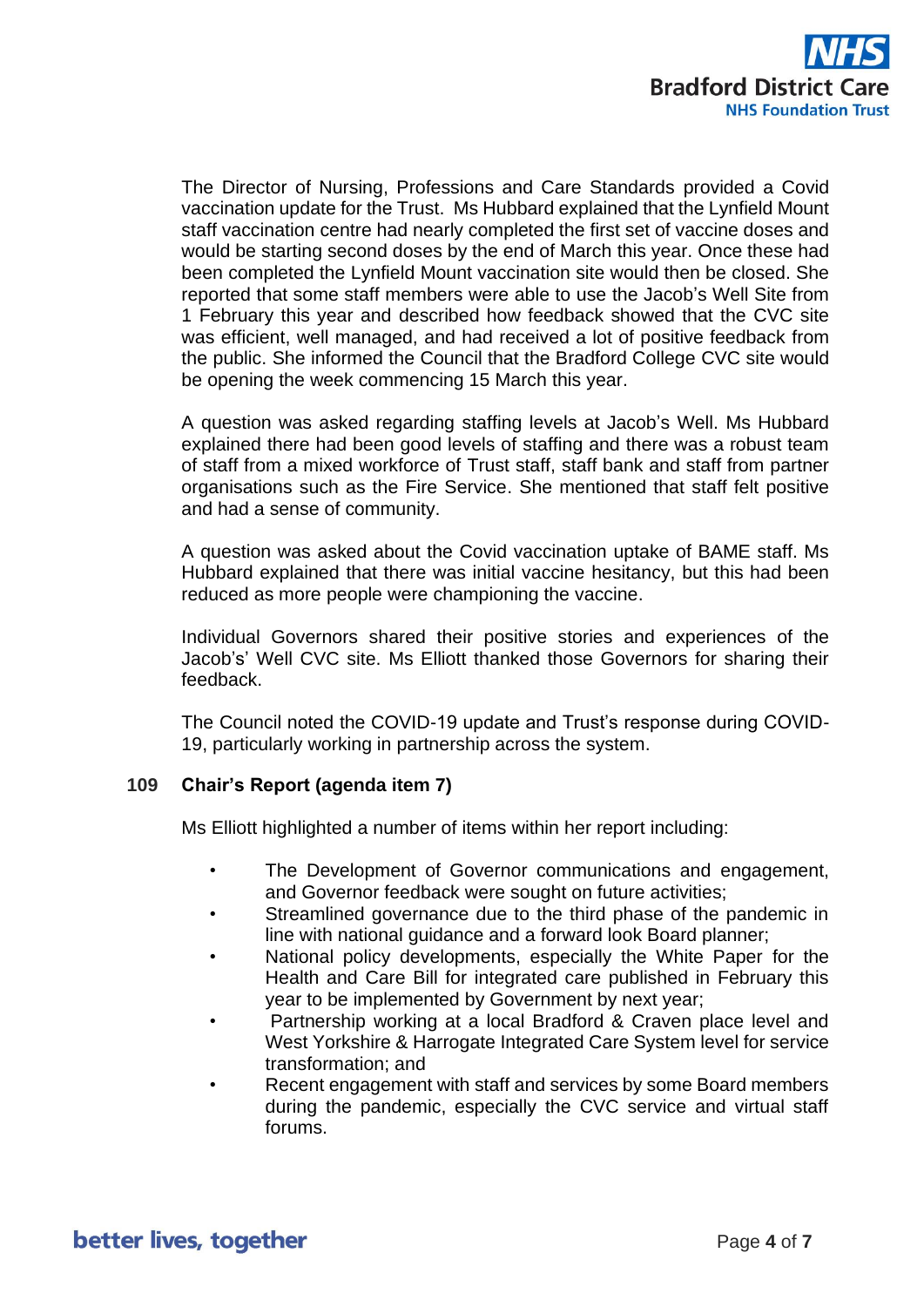

Ms Elliott highlighted the new format of the Governor Communication newsletter which had changed from weekly to monthly. Council members shared feedback which in summary stated that they had found the new newsletter engaging, focused and more concise.

# **110 Care Quality Commission (CQC) Update** (agenda item 8)

Ms Hubbard provided an update on the outcome of the unannounced CQC inspection which had taken place in December 2020. She mentioned the new format of the report and that following the unannounced visit, the CQC agreed that appropriate systems were in place. The CQC had not identified any further 'must do' requirements and only a limited number of 'should do' recommendations of which local management were already aware. She reported that staff felt confident to discuss their service, recognising the continuous improvement and learning taking place.

Mr Scott added that following a ward visit after the inspection that he undertook with Mrs Hubbard, staff felt proud of the opportunity to showcase their work, had evidenced continually high quality of care, and had sustained and embedded this into practice. Ms Hubbard addressed a comment about how staff felt about challenging the CQC, and she mentioned that staff felt comfortable and had done so in a professional way.

**The Council welcomed the update and would be informed of any further updates.**

# **110 Assurance Reporting Joint Mental Health Legislation and Quality and Safety Committee** (agenda item 9.1)

Non-Executive Director, Gerrard Armitage and Non-Executive Director, Carole Panteli presented the Joint Mental Health Legislation and Quality and Safety Committee Assurance Report.

Professor Armitage outlined that there was a continued and sustained pressure on mental health services; pressure on the Trust's Pharmacy Services given key staff were heavily involved with the Covid vaccination programme; and that the Trust continued to be responsive to COVID-19 related requests at both a national and place-based level. Assurances had been received at the Joint Committee that staffing levels across Children's Services were now rated as green; metrics had been requested regarding staff preceptorships linked to the Workforce and Equality Committee; and Covid vaccine information dissemination was progress well, using a mixture of traditional and digital channels to ensure staff and local communities were well informed of arrangements and aligned to national messaging.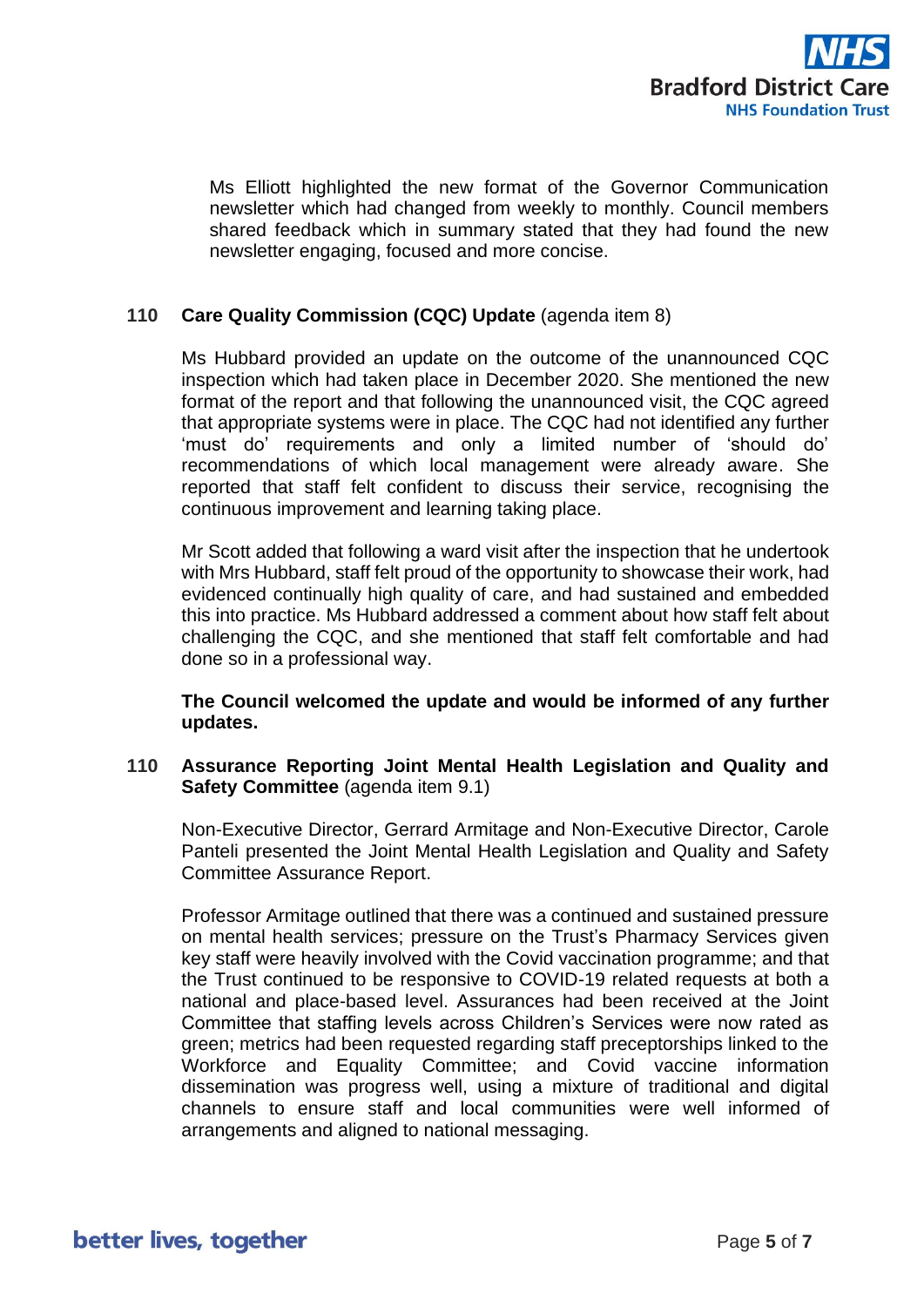

# **The Council welcomed the update provided and the leadership and scrutiny that had been undertaken by the Committee.**

# **112 Audit Committee Assurance Report 8th February 2021** (agenda item 9.2)

Mr Chang reported that changes to Committee membership had seen Zulfi Hussain become a member of the Finance, Business and Investment Committee with Simon Lewis joining the Audit Committee.

Mr Chang highlighted that the Audit committee had reviewed an internal audit report on Sickness Management which had concluded a limited assurance rating. The audit found that there was a need to further embed the principles outlined in the Supporting Attendance Policy in order to improve compliance. He described the eleven recommendations to improve performance which had been agreed with management; nine had been implemented and the remaining two were in hand.

The Audit Committee had also reviewed and noted the circumstances relating to four payments to service users totalling £4,085 for the loss of personal property which occurred in different inpatient wards. He mentioned that management was undertaking a review of the procedures and compliance for securing service users' personal property, including the provision of training to staff. He added that a future internal audit in this area was planned.

Governors noted that the Committee had approved the close down plan for the preparation, approval and publication of the 2020/21 annual accounts.

# **The Council welcomed the update provided and the leadership and scrutiny that had been undertaken by the Committee.**

#### **113 Ethics Committee** (agenda item 79.3)

Mr Hogg presented the Ethics Committee Assurance Report.

He reported that the Ethics Committee had met on 12 February 2021 to review and discuss the benefits of aligning reporting from the Ethical Advisory Group more closely with the Clinical Board, Senior Leadership Team and Quality and Safety Committee. As a result of this, the Ethics Committee had been disestablished and replaced with an Ethical Assurance Group. Further work, led by the Medical Director, would ensure that Governors were kept informed about how ethical dilemmas were considered during the pandemic by observing the Quality & Safety Committee and receiving reports from it.

Mr Lewis mentioned that due to the streamlined governance arrangements during COVID-19, the next Workforce and Equality meeting was scheduled for April 2021 and a report would be presented at the next Council meeting. Mr